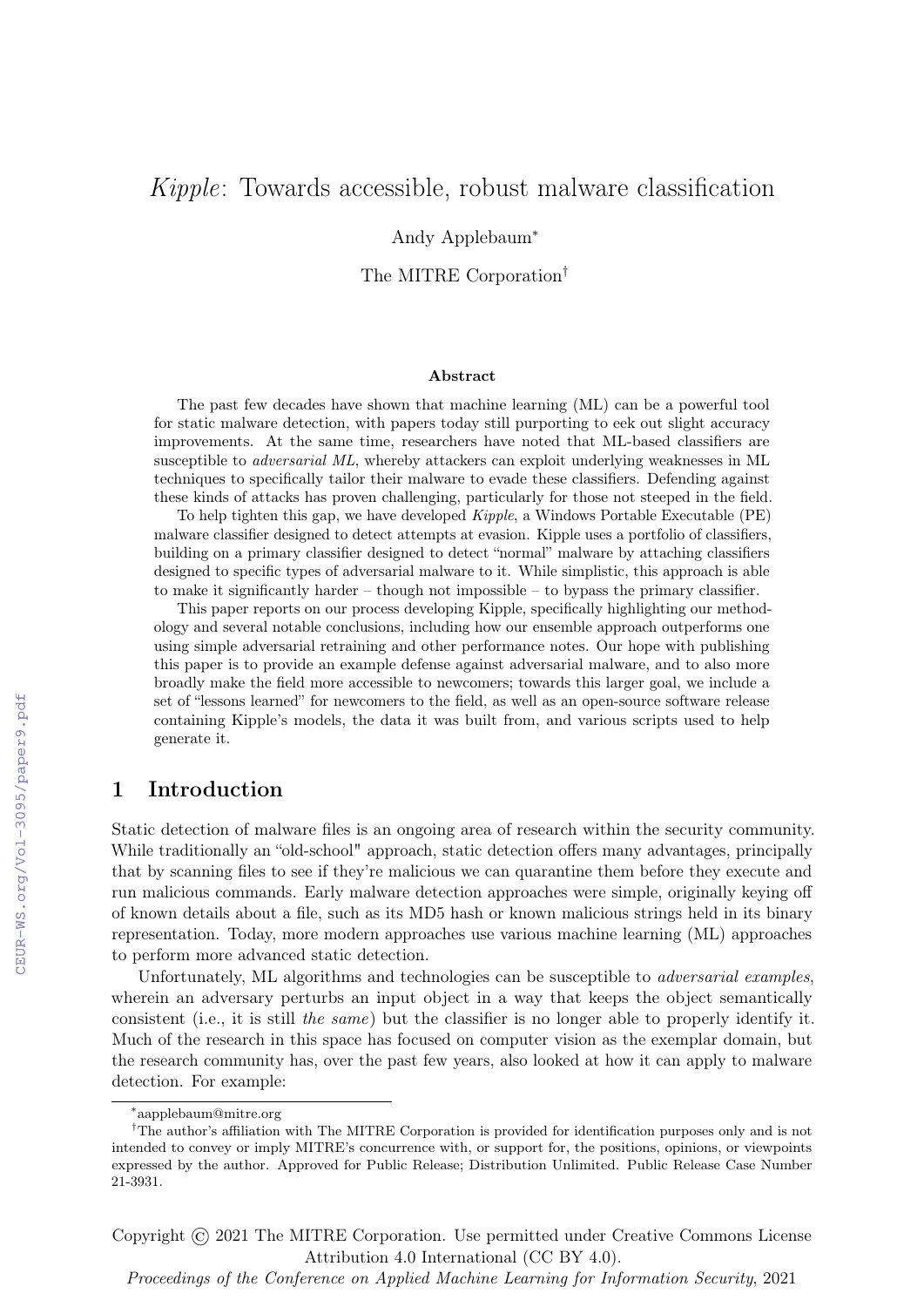- Rosenberg et al. [\[18\]](#page-15-0) propose to generate adversarial malware by using explainable artificial intelligence (AI), identifying what features should be perturbed to make a sample evasive.
- Li et al. [\[13\]](#page-15-1) generate adversarial Android malware by using generative adversarial networks (GANs), bypassing previously proposed defenses.
- Hu and Tan [\[11\]](#page-15-2) show how to attack a recurrent neural-network (RNN) based malware classifier by substituting a victim classifier and generating adversarial examples against it.

Many others abound in the literature as well – including many with accompanying open source code.

Unfortunately, defenses against these attacks are limited: both conceptually, as in there not being any clear way to defend against adversarial example attacks, but also practically, in that there are more papers purporting to attack models than to defend them. Moreover, in browsing the open source availability, we find that there's been little code – or models – published to help defenders secure their systems against these kinds of attacks. This is problematic, and shows the asymmetric capabilities around and/or interest in defending ML-based classifiers.

In this paper, we seek to bridge this gap, walking through our own attempts to build a robust malware classifier we term "Kipple". While our approach is imperfect, we believe that increasing the amount of discourse in this space, publishing lessons learned for newcomers, and highlighting potential areas for future research, we can help advance the state of the art in defending against evasive malware. Additionally, we have publicly released our code, data, and models online: <https://github.com/aapplebaum/kipple>.

## 2 Overview

Kipple originated as a small personal project entered into the 2021 Machine Learning Security Evasion Competition  $(MLSEC)^1$  $(MLSEC)^1$ . The competition features a "defender" and an "attacker" track, where in the former participants submit ML models designed to detect malicious Windows Portable Executable (PE) files, and in the latter participants seek to evade the user-submitted classifiers by leveraging obfuscation and adversarial ML techniques. For submission into the defender track, the goal is to build a classifier that achieves no more than 1% false positive rate with no more than  $10\%$  false negative rate on normal malware, trying to minimize the number of evasions in the second track.

Because Kipple was implemented as a side project, the initial effort was small, running only on a personal computer and having the ultimate goal of merely submitting an entry regardless of its performance. Originally the impetus for Kipple was to leverage ideas from differential privacy as a defense against adversarial examples [\[15\]](#page-15-3), but this early approach was dropped after poor performance testing against normal malware<sup>[2](#page-1-1)</sup>.

Instead, we adopted a more straightforward hypothesis: many adversarial malware construction techniques are easily distinguishable from traditional benign and malicious Windows PE files, and if we create an ensemble classifier consisting of a traditional malware classifier and a set of classifiers designed to detect adversarial malware, we can greatly increase the efficacy of the initial classifier. Doing this, we need not specifically evade our initial classifier, but rather generate many instances of the adversarially generated examples and train a new classifier on those.

To implement this, our approach worked as follows:

- 1. Create an initial classifier designed to detect "normal" malware;
- 2. Create a set of adversarial malware, using a variety of approaches and resources to do so;

<span id="page-1-0"></span> $1$ https://mlsec.io/

<span id="page-1-1"></span><sup>&</sup>lt;sup>2</sup>A longer write-up on this approach and its shortcomings is left for future work.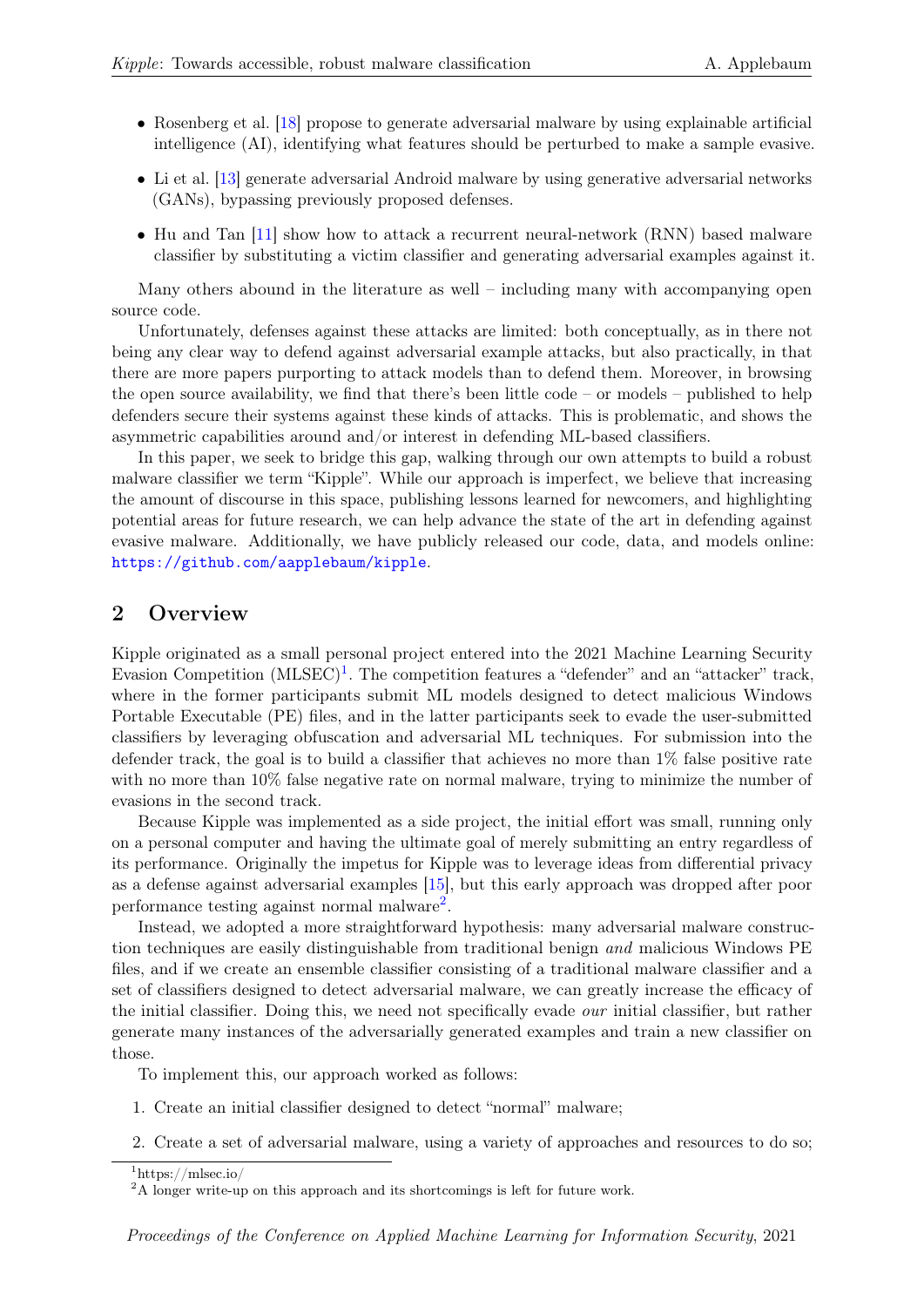| Source            | Format                | Label       | Training Size | <b>Testing Size</b> | Count  |
|-------------------|-----------------------|-------------|---------------|---------------------|--------|
| Ember             | <b>Feature Vector</b> | Malware     | 300000        | 100000              | 400000 |
| VirusShare        | <b>Binaries</b>       | Malware     | N/A           | N/A                 | 7662   |
| SoReL             | <b>Binaries</b>       | Malware     | N/A           | N/A                 | 31914  |
| <b>MLSEC 2019</b> | <b>Binaries</b>       | Malware     | N/A           | 50                  | 50     |
| <b>MLSEC 2020</b> | <b>Binaries</b>       | Malware     | N/A           | 50                  | 50     |
| <b>MLSEC 2021</b> | <b>Binaries</b>       | Malware     | N/A           | 50                  | 50     |
| Ember             | Feature Vector        | Unknown     | 200000        | N/A                 | 200000 |
| Ember             | Feature Vector        | Benign      | 300000        | 100000              | 400000 |
| Local             | <b>Binaries</b>       | Benign      | 2191          | 379                 | 2570   |
| <b>MLSEC 2019</b> | <b>Binaries</b>       | Adversarial | N/A           | 544                 | 544    |

<span id="page-2-0"></span>Table 1: Number of samples per data source for existing/external data sets.

3. Produce a separate classifier for each set of adversarial malware; and

4. Create an ensemble classifier leveraging the initial classifier and each adversarial classifier.

In the remainder of this paper, we walk through our process for each step, starting with data creation and identification, building and testing the initial classifier, and then creating the separate and ensemble classifiers. As part of this last step, we walk through the different performance results for each of the different options we investigated for our ensemble.

# <span id="page-2-3"></span>3 Data

This section covers the data used to generate and test Kipple, breaking it down by source. Broadly speaking, we consider two primary classes for data: samples obtained from external sources – termed "original samples" – and samples generated as part of adversarial example construction, frequently referred to as "variants". Within both sets, most of the samples were known to be either benign or malicious, although a small portion of the original sample data was unlabeled.

The rest of this section discusses the source, count, and methodology for generating the data, with Table [1](#page-2-0) providing summary statistics for the normal/original/non-adversarial samples, and Table [2](#page-4-0) providing summary statistics for the adversarially generated samples/variants.

# 3.1 Original Samples

We leverage the 2018 EMBER<sup>[3](#page-2-1)</sup> data set [\[1\]](#page-14-0) as the core data for our approach. This data includes feature vectors for 1 million PE files scanned in or before 2018, categorized into if the file was benign, malicious, or unknown. The EMBER data set provides a solid base to build a classifier from, but because it is provided as feature vectors and not as binaries themselves, our ability to construct a more robust classifier from the EMBER data is limited. To remediate this, we look to external sources to provide binaries which can be used to construct adversarial malware.

### 3.1.1 VirusShare

We first investigated the free VirusShare platform<sup>[4](#page-2-2)</sup> as a source for original malware samples. While the platform offers bulk downloads, due to size limitations – discussed further in Section [7](#page-12-0)

<span id="page-2-1"></span><sup>3</sup> <https://github.com/elastic/ember>

<span id="page-2-2"></span><sup>4</sup> <https://virusshare.com/>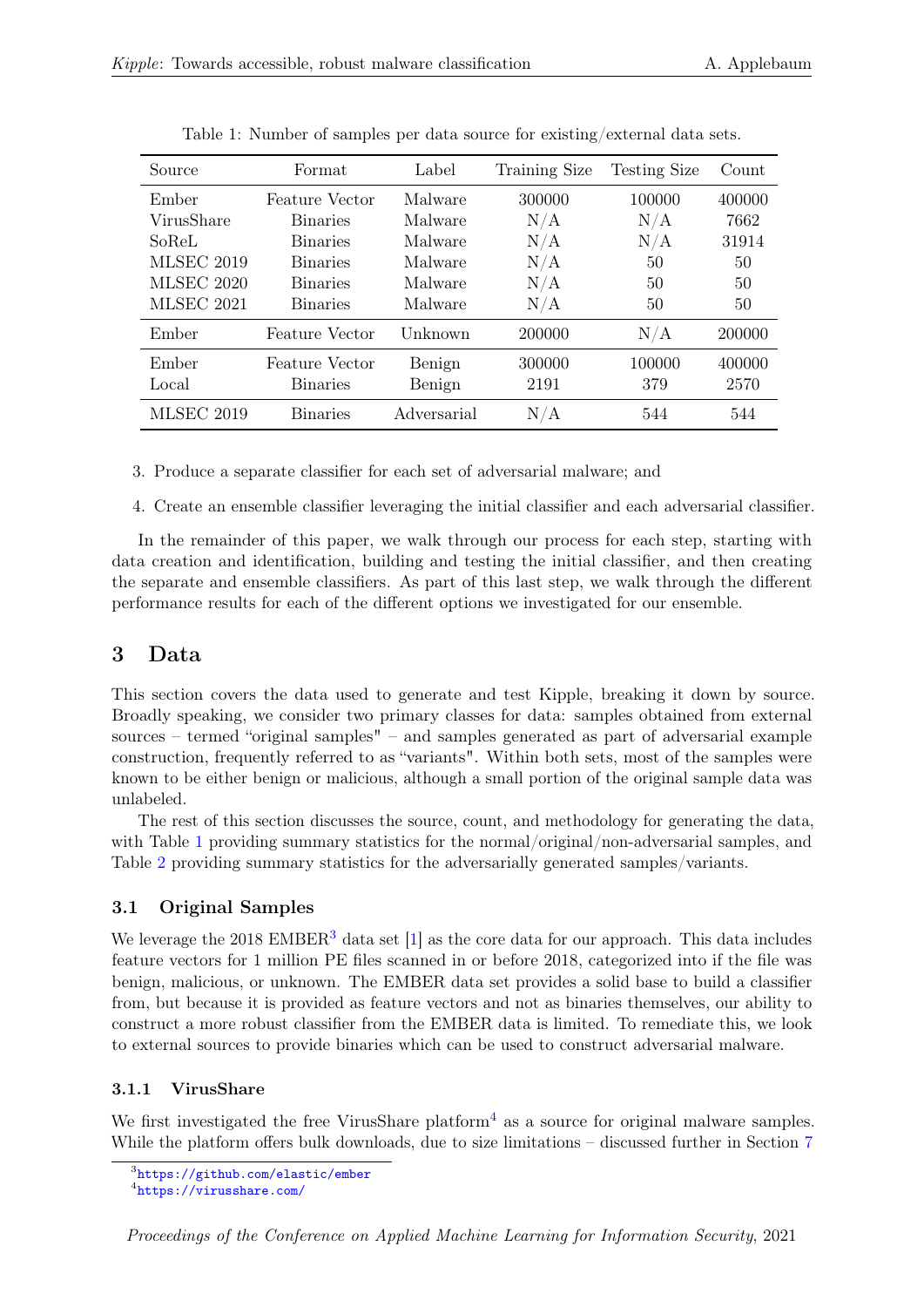– we opted to use the website's API to obtain individual samples one at a time. This option required us to specify an MD5 or SHA256 value for the sample we wanted; to get a list of relevant hashes, we consulted the EMBER data set, resulting in us downloading the actual samples referenced by EMBER. Unfortunately, the API limits the number of requests you can make to one malware sample per 15 seconds; ultimately, after a period of a few weeks we were able to obtain roughly 7500 samples in total.

## 3.1.2 SoReL

The SoReL<sup>[5](#page-3-0)</sup> data set [\[10\]](#page-15-4) contains the features and metadata of roughly 20 million different PE files, half of which are malware and the other half benign. In addition to feature vectors, SoReL also provides several pretrained models, and most importantly for our work, access to the roughly 10 million malware instances for download. We do note, however, that as a precaution the SoReL authors modified the hosted binaries to be non-executable, potentially altering each instance's representation and features.

Unfortunately, due to local space constraints, downloading the feature vectors provided by SoReL was prohibitive – when compressed, the features take up roughly  $72GB$  of disk space, with the malware instances themselves requiring 8TB of space. While the features themselves are not particularly prohibitive for consumer hardware, design decisions made when provisioning the Kipple training machine prevented its download at the time; moreover, training such a model that makes use of all of the SoReL data could prove difficult using consumer hardware.

Instead, we took a simple approach of randomly downloading malware instances one at a time. Through this process, we were about to acquire roughly 32000 malware instances, with delays from self-imposed and external factors including rate-limiting and download speeds.

#### 3.1.3 Local Files

We were able to pool together roughly 2600 benign files from the author's personal computer that were accumulated over a period of ten or so years. These files would be used primarily for developing adversarial examples later in the next section, and were not used for actual training; the split between training and test here reflecting which files were used for adversarial example construction.

### 3.1.4 MLSEC Data

As an entry into MLSEC 2021, we obtained three small labeled data sets:

- MLSEC 2019 data, including 50 normal malware instances used during the 2019 challenge, and 545 malware variants submitted by contestants during the competition.
- MLSEC 2020 data, including 50 normal malware instances used during the 2020 challenge.
- MLSEC 2021 data, including 50 normal malware instances used for the 2021 challenge.

None of these files were used for training, with the 2019 data used as the primary metric for accuracy for Kipple during development.

### <span id="page-3-1"></span>3.2 Adversarially Generated Samples

We took three different approaches to generate adversarial malware samples; for two of these three, we leveraged public libraries designed to create adversarial examples against ML-based malware classifiers. For the third, we leveraged prior research looking at evading ML-classifiers using more traditional obfuscation techniques.

<span id="page-3-0"></span><sup>5</sup> <https://github.com/sophos-ai/SOREL-20M>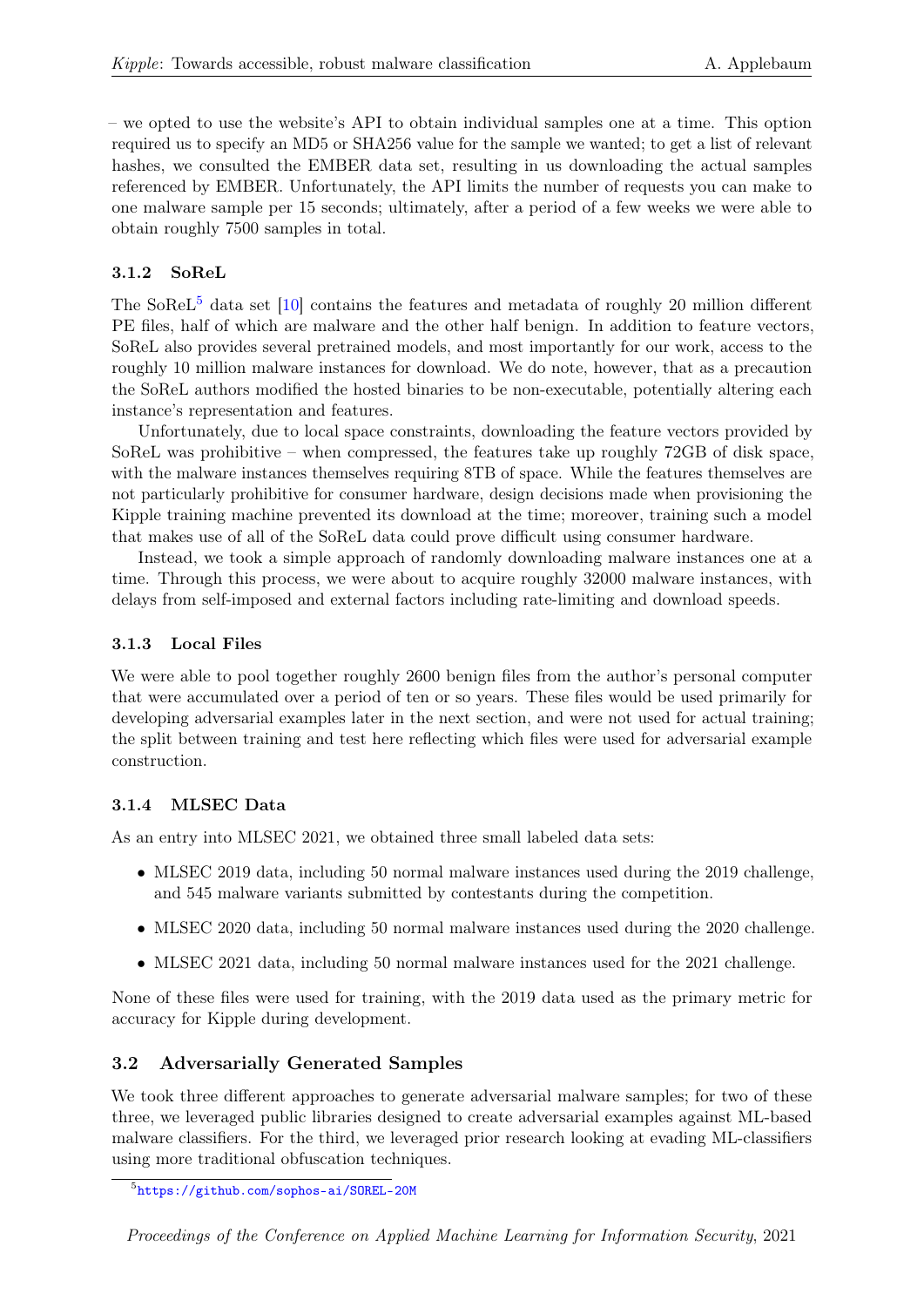<span id="page-4-0"></span>

| Source                  | Generation Technique    |             | <b>Testing Size</b> | Count |
|-------------------------|-------------------------|-------------|---------------------|-------|
| MalwareRL<br>SoReL      |                         | 37053       | 500                 | 37553 |
| SoReL                   | <b>GAMMA</b>            | 4651        | 516                 | 5167  |
| SoReL                   | <b>DOS</b> Manipulation | 2331        | 259                 | 2590  |
| SoReL                   | Small Pad               | 125         | 100                 | 225   |
| SoReL                   | Large Pad               | 177         | 100                 | 277   |
| VirusShare              | MalwareRL               |             | 500                 | 24581 |
| GAMMA<br>VirusShare     |                         | 5066        | 563                 | 5629  |
| VirusShare              | DOS Manipulation        |             | 281                 | 2814  |
| VirusShare<br>Small Pad |                         | 2112        | 235                 | 2347  |
| VirusShare<br>Large Pad |                         | 2533<br>282 |                     | 2815  |
| msfyenom                | No Added Code           | 5296        | 588                 | 5884  |
| Added SoReL<br>msfyenom |                         | 32633       | 1000                | 33633 |
| msfyenom                | Added VirusShare        |             | 6852<br>762         |       |
| MLSEC 2019-2021         | MalwareRL               |             | 1433                | 1433  |
| MLSEC 2019-2021         | SecML Malware           | 0           | 746                 | 746   |

Table 2: Number of samples per data source and generation technique for adversarial malware. Note that all samples are binaries and malicious.

#### 3.2.1 MalwareRL

Our first approach leverages the MalwareRL [\[4\]](#page-14-1) open source software package<sup>[6](#page-4-1)</sup>. This package is an extension of prior work in [\[2\]](#page-14-2), which originally sought to create a framework to develop reinforcement learning-based agents that can modify malware to make it evade an ML-based classifier; the updated MalwareRL package contains much of the original functionality of the original package, updating it to use a newer version of Python and newer libraries, adding actions, and providing better maintenance.

The core idea of MalwareRL is that we can chain together small modifications to PE files in such a way as make them evasive, with the goal being to create intelligent agents that are able to efficiently select action chains. Out of the box, MalwareRL includes an implementation of 16 file-modification actions, an agent that makes decisions randomly, and an implementation of the MalConv [\[17\]](#page-15-5) detection model as specified in [\[1\]](#page-14-0). During a trial, the MalwareRL environment will randomly select a malware instance and apply modifications as per the agent's decisionmechanism, stopping if too many modifications are made or if the modified sample evades the classifier.

We ran MalwareRL off and on over a period of a month using the included random agent and MalConv classifier. As input, we provided the VirusShare and SoReL binaries downloaded in the prior section. Additionally, we leveraged the local benign "train" data as input to several of MalwareRL's actions (e.g. – the *add section strings* action used strings from our local data). During each trial, if the agent was able to successfully evade the classifier, we would save the file. To prevent some over-fitting, we recorded at most about 10 different evasive variants per sample<sup>[7](#page-4-2)</sup>. The final counts for each of the VirusShare and SoReL data sets are listed in Table [2](#page-4-0) with "MalwareRL" as the generation technique. Note that due to project constraints, we did not save the list of modifications used for each trial.

<span id="page-4-1"></span><sup>6</sup> [https://github.com/bfilar/malware\\_rl](https://github.com/bfilar/malware_rl)

<span id="page-4-2"></span><sup>7</sup>This cutoff changed throughout the project, both to be higher and to be lower, but hovered around 10.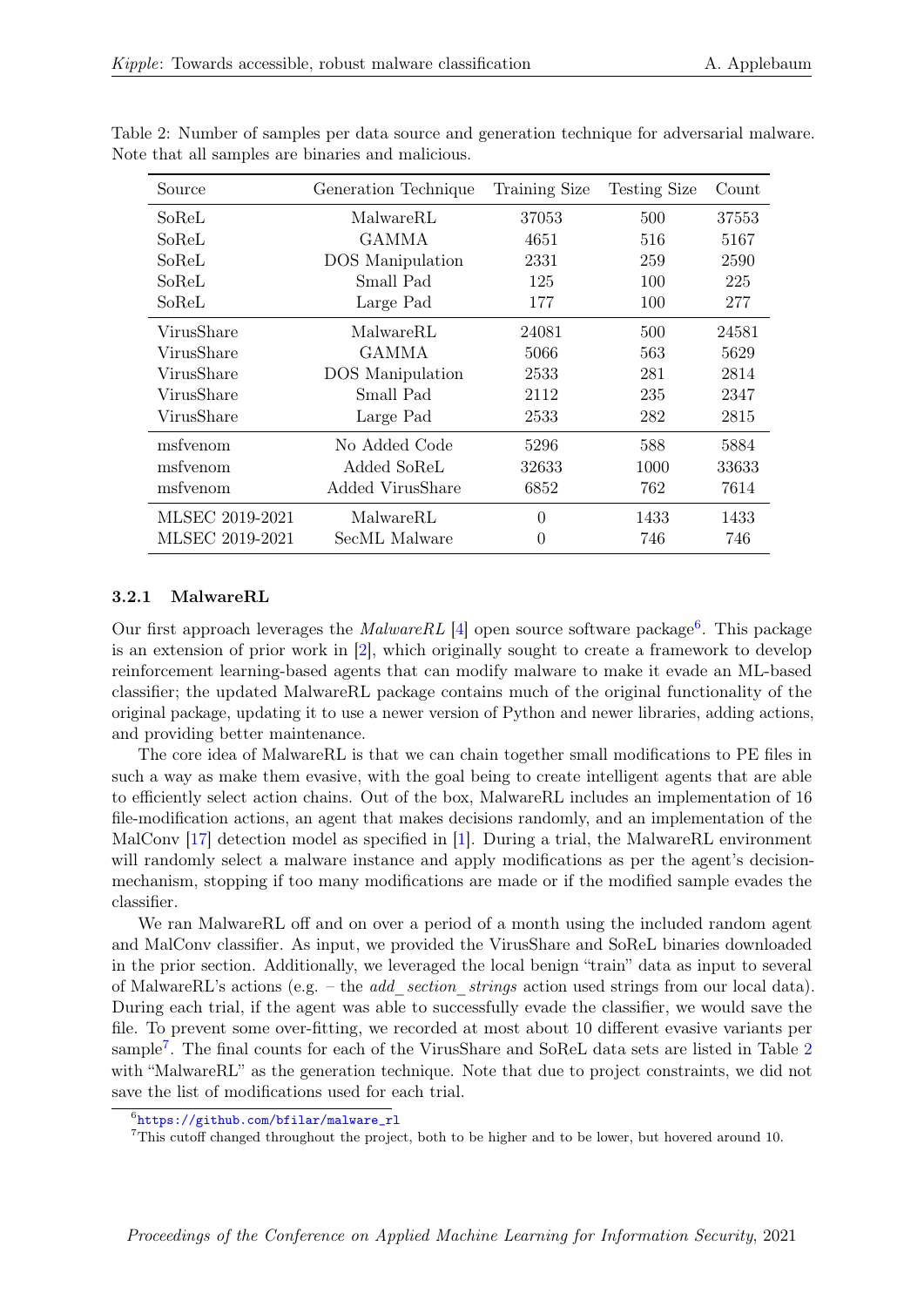<span id="page-5-2"></span>

| Field         | Parameters                                                      |
|---------------|-----------------------------------------------------------------|
| Platform      | Windows                                                         |
| Architectures | x86, x64                                                        |
| Encoders      | none, xor, xor_dynamic, shikata ga nai                          |
| Encryption    | none, aes256, base64, rc4, xor                                  |
| Payload       | $shell/bind$ tcp, meterpreter/reverse tcp, meterpreter/bind tcp |
| Template      | Local benign train data                                         |
| Added Code    | None, VirusShare, SoReL                                         |

Table 3: Parameters used for implant generation; variation based on architecture not shown.

#### 3.2.2 SecML Malware

Like MalwareRL, the *SecML Malware* [\[6\]](#page-14-3) package is designed to provide functionality to create adversarial attacks against Windows PE malware detectors<sup>[8](#page-5-0)</sup>. SecML Malware differs, however, in that its attacks are end-to-end and are not intended to be chained together, providing a variety of different white-box and black-box attacks. To use the library, users need only provide the input malware and some benign samples to build from, with the package able to construct adversarial examples from there. By default, SecML Malware attacks an included instance of MalConv similar to MalwareRL.

We leverage three classes of attacks from the package:

- GAMMA attacks [\[8\]](#page-14-4), including both the shift and section injection attacks;
- DOS manipulation [\[7\]](#page-14-5), defaulting to partial as opposed to full; and
- Padding attacks [\[12\]](#page-15-6), including a "smaller" version that pads a random number of bytes less than 100, and a "larger" version that pads a random number of bytes less than 1000.

We ran SecML Malware off and on over a period of a month using the above attacks against the default MalConv classifier. As input, we provided the VirusShare and SoReL binaries, leveraging the local benign "train" data as goodware, similar to for MalwareRL. Unlike MalwareRL, we saved each resulting sample regardless of it was evasive or not. Anecdotally, we saw that the padding attacks were not producing effective results, and stopped generating examples later in our generation process.

#### 3.2.3 msfvenom

MalwareRL and SecML Malware are both designed to modify PE files to make them evade classifiers; while these approaches are effective, we also wanted to investigate hardening our model with more obfuscated malware instances and techniques. Towards this, we decided to build on prior work in [\[3\]](#page-14-6) where they created evasive implants by leveraging the open source  $msfvenom$  utility<sup>[9](#page-5-1)</sup>. We followed a similar approach, randomly choosing parameters based on the values in Table [3,](#page-5-2) with our local benign training examples as templates, and embedding either no code, a VirusShare instance, or a SoReL instance of malware. While prior work suggested the use of templates would make the resulting implants evasive, we believed that including the malware instances as "added-code" would make it easier for the classifier to detect the implant, and also more robust from a training perspective.

<span id="page-5-0"></span><sup>8</sup> [https://github.com/pralab/secml\\_malware](https://github.com/pralab/secml_malware)

<span id="page-5-1"></span> $^9$ <https://www.offensive-security.com/metasploit-unleashed/msfvenom/>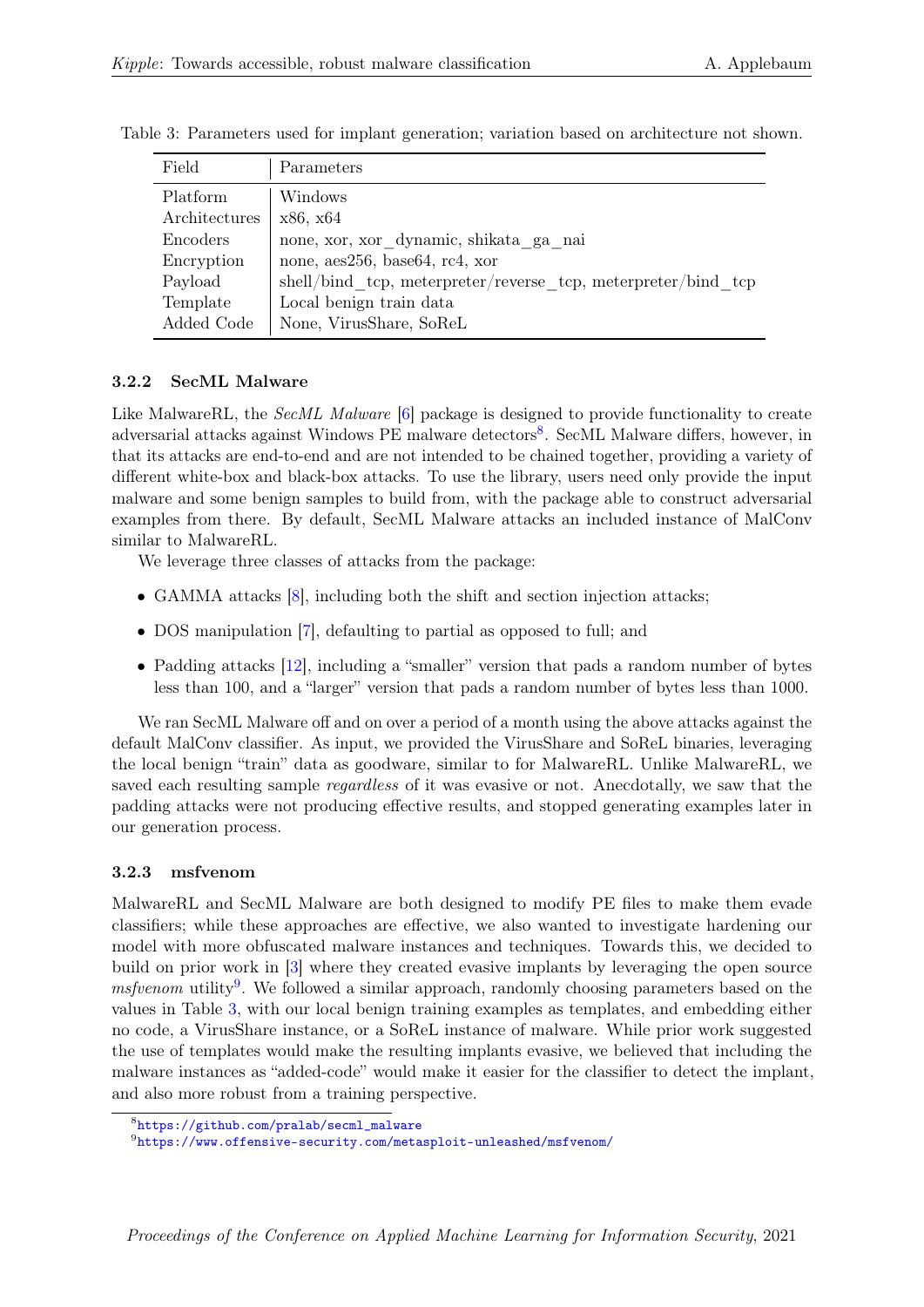| Source              | Label       | Number Correct | <b>Total Samples</b> | Accuracy |
|---------------------|-------------|----------------|----------------------|----------|
| <b>EMBER</b> Test   | Benign      | 99019          | 100000               | 99.0%    |
| Local               | Benign      | 2509           | 2570                 | 97.6%    |
| <b>EMBER</b> Test   | Malware     | 96486          | 100000               | 98.5%    |
| VirusShare          | Malware     | 7651           | 7662                 | 99.9%    |
| SoReL               | Malware     | 28809          | 31914                | 90.3%    |
| <b>MLSEC 2019</b>   | Malware     | 50             | 50                   | 100\%    |
| <b>MLSEC 2020</b>   | Malware     | 49             | 50                   | 98%      |
| <b>MLSEC 2021</b>   | Malware     | 50             | 50                   | 100\%    |
| <b>MLSEC 2019</b>   | Adversarial | 293            | 544                  | 53.8%    |
| MLSEC MalwareRL     | Adversarial | 811            | 1433                 | 56.6%    |
| MLSEC SecML Malware | Adversarial | 570            | 746                  | 76.4\%   |

<span id="page-6-2"></span>Table 4: Accuracy for the base model against original samples at a  $\tilde{1}\%$  false positive rate.

#### 3.3 Building Test Sets

We originally intended to split each data set generated in Section [3.2](#page-3-1) into a set of samples used for "training" and a set of samples used for "testing," with the latter being the primary performance metric to evaluate each model. This split is illustrated in Table [2.](#page-4-0)

Unfortunately, in practice the split was challenging to execute: as it turns out, almost all new models trained on the adversarially generated variants scored 100% on the test data. After some analysis we saw that this was due to overlap between the test and training data: while no sample itself was present in both sets, it was often the case that an original sample had distinct but similar variants in each, and thus many classifiers were indirectly exposed to some of the testing data during the training phase.

To remediate this, we created two additional data sets used specifically for testing, represented in the last two rows of Table [2.](#page-4-0) Both data sets leveraged the MLSEC 2019, 2020, and 2021 normal malware samples as the starting malware; because none of the classifiers were trained on this data, there was no chance for pre-identification of the variants. In the first set, termed MLSEC MalwareRL, we leveraged the MalwareRL framework to conduct a small set of 1433 variants of the original MLSEC samples. In the second set, termed MLSEC SecML Malware, we leveraged the SecML Malware library to build a set of 746 variants, including the GAMMA, DOS manipulation, and padding approaches.

# <span id="page-6-3"></span>4 Testing and Building a Base Model

We built a base model following the most recent EMBER code and publication [\[16\]](#page-15-7), using a gradient boosted decision tree (GBDT) implemented in LightGBM $^{10}$  $^{10}$  $^{10}$  (LGBM). For our base model, we only used the EMBER malicious and benign training sets, choosing parameters similar to that  $[16]^{11}$  $[16]^{11}$  $[16]^{11}$  $[16]^{11}$ . We fix the threshold for our model to 0.85, using the EMBER benign test data to match the 1% false positive rate required for submissions to the MLSEC defender track.

Table [4](#page-6-2) shows the accuracy of our model for each of the original sample data sets. Looking at the benign data, we see that we hit 99% accuracy for the EMBER data as expected given our threshold, but only 97.6% for the local benign data; we suspect this slight drop is due to the nature of the local binaries, as some of them included author-written code and other academic

<span id="page-6-1"></span><span id="page-6-0"></span><sup>10</sup><https://lightgbm.readthedocs.io/en/latest/Python-Intro.html>

 $11$ Unfortunately the exact configuration was lost, but we believe it is the same as the source on slide 16 but with a lower number of leaves.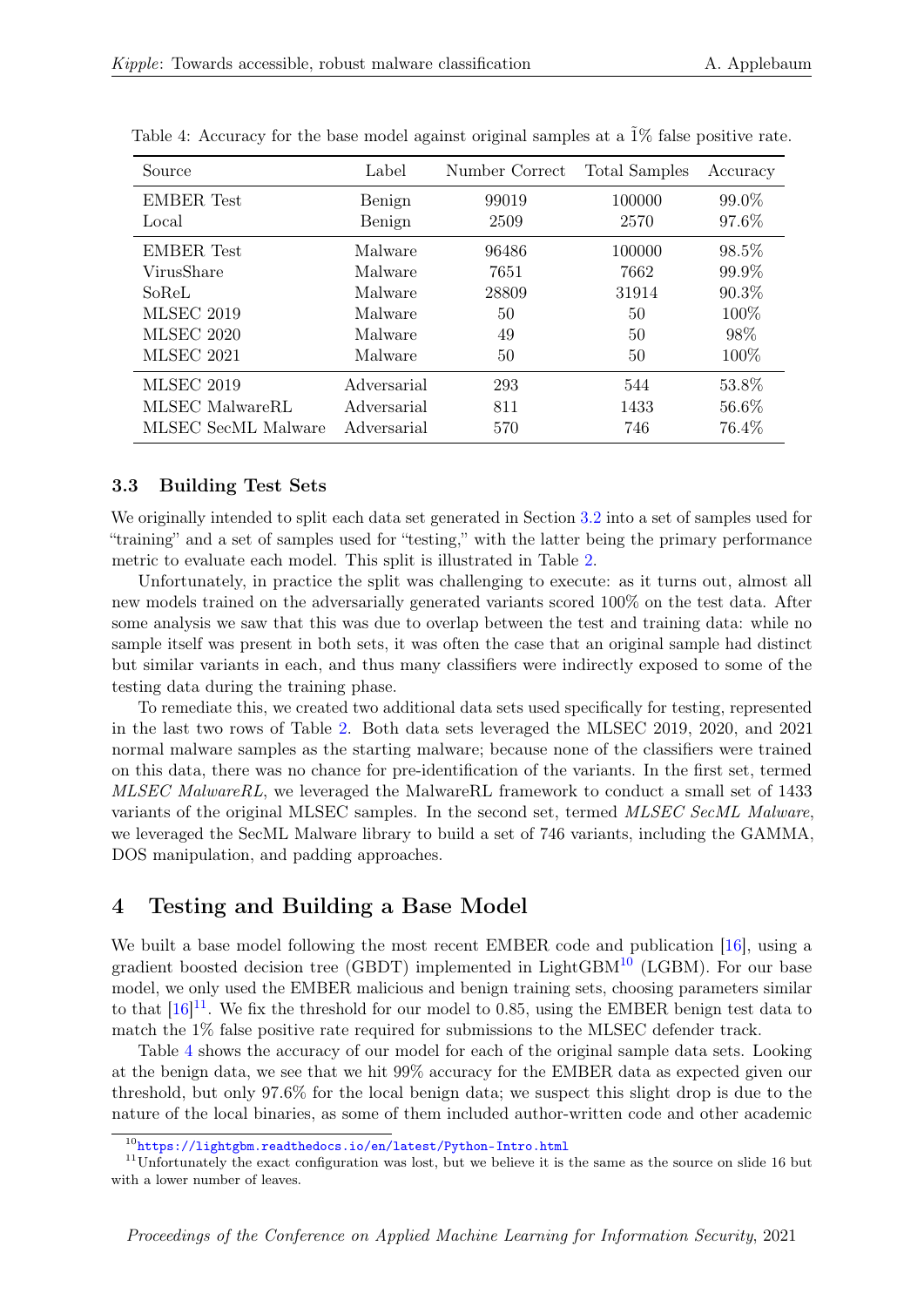| Source     | Generation Technique | Number Correct | Total Samples | Accuracy |
|------------|----------------------|----------------|---------------|----------|
| SoReL      | MalwareRL            | 22102          | 37553         | 58.9%    |
| SoReL      | <b>GAMMA</b>         | 3079           | 5167          | 59.6%    |
| SoReL      | DOS Manipulation     | 2312           | 2590          | 89.2%    |
| SoReL      | Small Pad            | 214            | 225           | 95.1%    |
| SoReL      | Large Pad            | 260            | 277           | 93.9%    |
| VirusShare | MalwareRL            | 20512          | 24581         | 83.4\%   |
| VirusShare | <b>GAMMA</b>         | 4547           | 5629          | 80.8%    |
| VirusShare | DOS Manipulation     | 2803           | 2814          | 99.6%    |
| VirusShare | Small Pad            | 2337           | 2347          | 99.6%    |
| VirusShare | Large Pad            | 2805           | 2815          | 99.6%    |
| msfyenom   | No Added Code        | 639            | 5884          | 10.9%    |
| msfyenom   | Added SoReL          | 7643           | 33633         | 22.7%    |
| msfvenom   | Added VirusShare     | 1847           | 7614          | 24.3%    |

<span id="page-7-0"></span>Table 5: Accuracy for the base model against the adversarially generated samples.

files. Looking at malware, we can see the classifier has fairly strong results, correctly classifying 98.5% of the EMBER test malware, 99.9% of the VirusShare malware, and missing only one out of the 150 MLSEC base malware files.

The SoReL malware proves much more interesting: even without any obfuscation, the classifier only is able to correctly identify 90.3% of the instances. While this meets our 10% false negative goal, it still falls short as opposed to the other sets. We posit this may be due to the model being poor in general, the SoReL malware being particularly hard to classify (i.e., significantly different than the EMBER training data due to it being more recent), or the modifications made to the SoReL binaries to make them inactive causing them to appear as benign.

The last data sets are the adversarial samples. Here, the classifier performs poorly on both the MLSEC 2019 adversarial malware and the MLSEC MalwareRL variants, correctly identifying 53.8% of the former and 56.6% of the latter. While the classifier performs better on the MLSEC SecML Malware set – identifying 76.4% of the samples – the poor performance on the other sets indicates that while the base classifier may be strong against "normal" malware, it's likely susceptible to adversarially crafted ones. We note that the better performance in the SecML Malware set is likely due to the ease in which it can identify some of the individual SecML Malware attacks.

Indeed, this conclusion is reinforced by looking at Table [5,](#page-7-0) which reports the accuracy of our base classifier against the new samples we generated in the previous section. First, looking at the bottom of the table, we can see that the base classifier is very weak against the msfvenom samples, only correctly classifying 10.9% of the ones generated without added code. Contrary to our expectations, we don't see that adding code makes it much easier for the classifier to identify the implant, scoring only 22.7% accuracy when a SoReL sample is added, and 24.3% accuracy when a VirusShare sample is added. While highlighting a significant gap in our classifier, this does align with the conclusion from prior work suggesting the msfvenom template option was particularly effective as an evasion technique.

Moving up the table, we see the classifier perform reasonably well on the VirusShare examples, identifying the DOS Manipulation and both padding techniques nearly at nearly 100%. The GAMMA attack is the strongest of the five, with the classifier correctly identifying 80.8% of the instances, with the MalwareRL approach as second-strongest with 83.4% accuracy.

The SoReL examples prove more problematic for the classifier. First, for the MalwareRL case, we see it only correctly identify 58.9% of the samples – a much lower value than for VirusShare.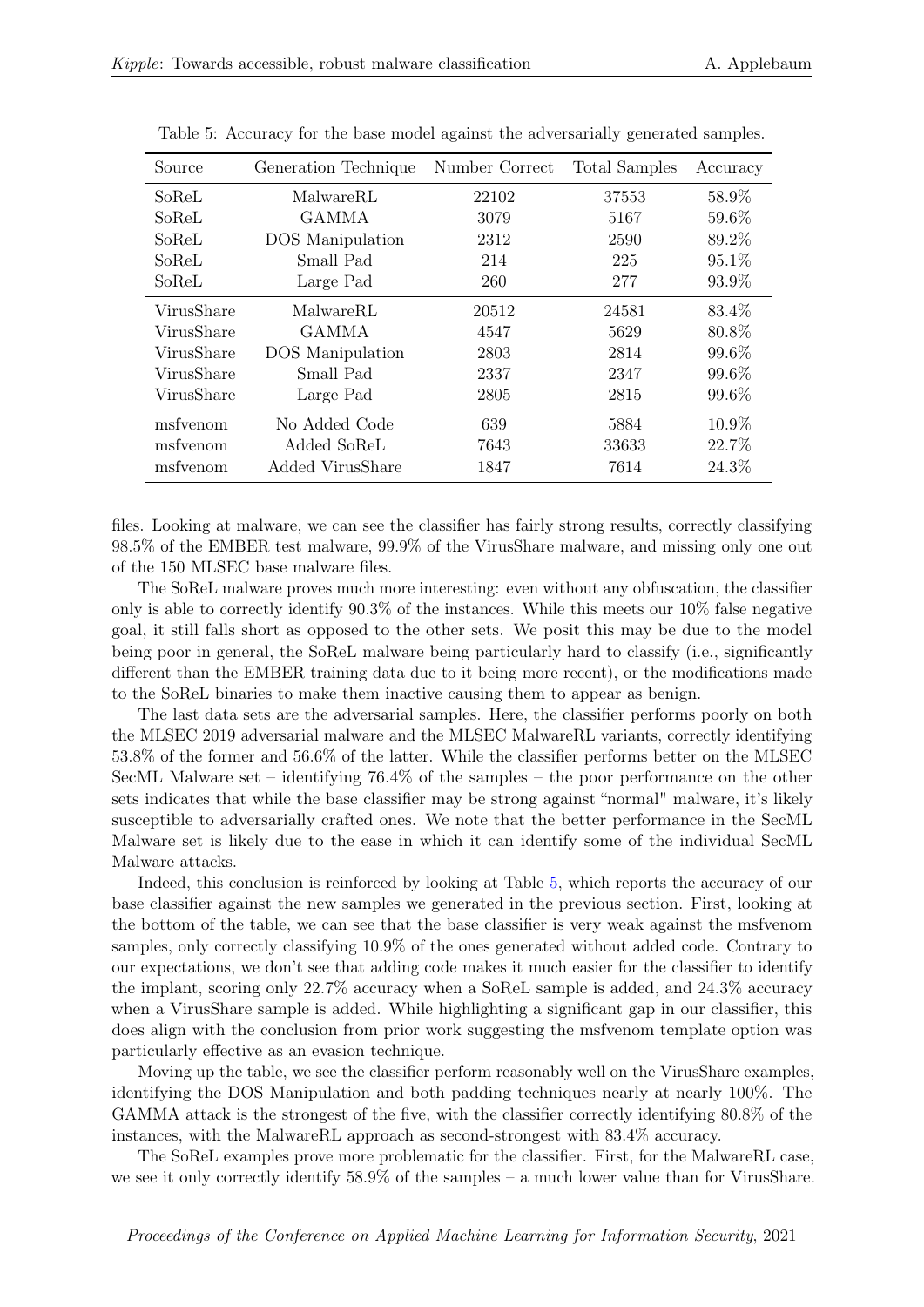Similarly, GAMMA is just about nearly as effective, with the classifier only identifying 59.6% of the samples. The DOS Manipulation case is not as dire, with the classifier spotting 89.2% of the cases, and the two padding cases both show improvement over the prior three, although not nearly as much as for the VirusShare case.

One interesting trend apparent from looking at the SoReL and VirusShare cases is how much better the classifier performs on the latter. This can be explained by examining the methodology behind gathering the samples: the SoReL data were selected randomly, whereas the VirusShare data was selected by pulling hashes from the EMBER data. Thus, it's likely that the classifier was indeed trained on the *original* malware sample used as part of the submission, and thus might be more famliar with the adversarial one. If this is the case, it shows an interesting potential gap in detection – we would expect the VirusShare GAMMA and MalwareRL accuracies to be higher if indeed the classifier was trained on the underlying non-modifying malware; 80% accuracy on adversarial examples perturbed from data the classifier was trained on seems rather low.

As one last stray obseravation, we note that the MalwareRL and SecML Malware samples were all generated targeting the MalConv classifier, one that uses a completely different architecture than our base case, though does use the same training data. Still, looking at the SoReL case, we find it interesting that e.g. 58.9% of the MalwareRL samples were transferable from the MalConv classifier to our GBDT one. We believe that this ease of transferability can have implications for future ML-based detection approaches.

# <span id="page-8-0"></span>5 Model Development

In this section we discuss how we build on the base model to make it more robust to adversarial attacks, focusing on the different options tested and the performance of each. This includes a model using adversarial retraining, individual models built from the EMBER data set and the new adversarial samples, and different portfolio options that leverage multiple models. Table [6](#page-9-0) shows the final results for each model.

#### 5.1 Retraining

Our first defensive approach is to try adversarial retraining. In this approach, we leverage a GBDT similar to as for Section [4,](#page-6-3) with 1000 iterations, 1024 leaves, a bagging and feature fraction of 0.5, and a learning rate of 0.005. We then train the classifier with the following data:

- The original EMBER benign data as benign;
- The original EMBER unknown data as discarded;
- The original EMBER malware data as malicious; and
- All new adversarial samples as malicious.

Similar to as in Section [4,](#page-6-3) we set a cutoff to ensure only 1% false positive on the EMBER test data, using a threshold of .75.

The second row (labeled Retrained) within Table [6](#page-9-0) shows the results for the retrained model. Here, we see some initiall loss of performance as opposed to the base model: we have a lower accuracy for the local benign data set, a lower accuracy for the EMBER test malware set, and a lower accuracy for the MLSEC malware data. However, we do see a pronounced increase of  $20\%$  accuracy across each of the 2019, MalwareRl, and SecML Malware adversarial test sets. Whether this increase is worth the small decrease  $-\frac{4}{6}$  – in normal malware is likely application-dependent, though in most cases it would seem that the additional coverage is likely worth the small performance hit.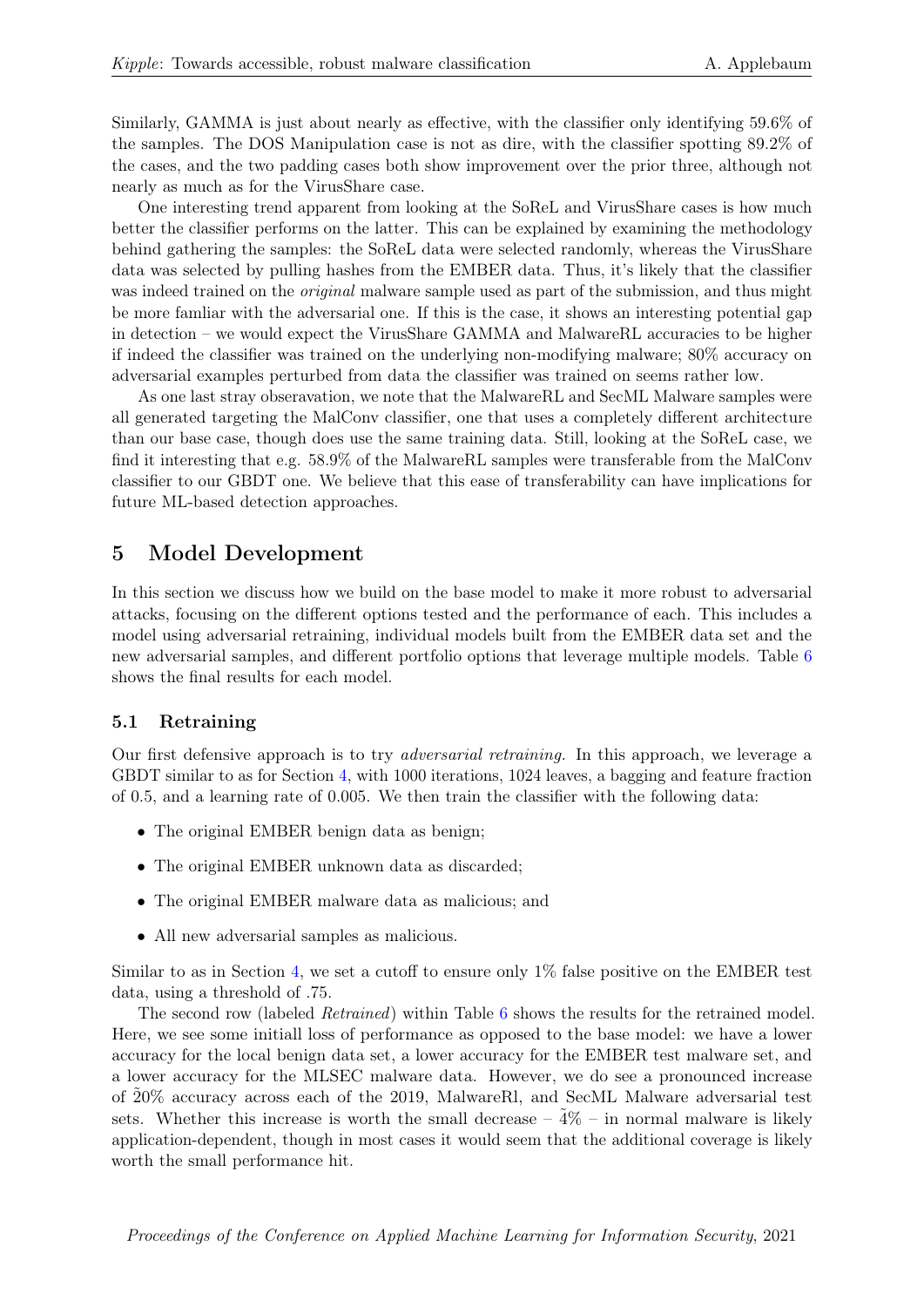|                |                                        | Benign   | Malware      |              | Adversarial MLSEC |          |       |
|----------------|----------------------------------------|----------|--------------|--------------|-------------------|----------|-------|
| Row            | Model Name/Composition                 | Local    | <b>EMBER</b> | <b>MLSEC</b> | 2019              | Mal-RL   | SecML |
| 1              | Base                                   | 97.6%    | 98.5%        | 99.3%        | 53.8%             | 56.6%    | 76.4% |
| $\overline{2}$ | Retrained                              | 78.0%    | 94.4%        | 96.7%        | 76.7%             | 84.0%    | 86.6% |
| 3              | adversarial-all                        | 41.7%    | 4.3%         | 16.0%        | 52.6%             | 60.3%    | 47.9% |
| 4              | adversarial-benign                     | 40.1\%   | 53.8%        | 77.3%        | 86.6%             | 84.3%    | 88.6% |
| 5              | variants-all                           | 95.3%    | $9.3\%$      | 43.3%        | 78.3%             | 89.9%    | 71.6% |
| 6              | variants-benign                        | 95.5%    | $60.6\%$     | 87.3%        | 88.2%             | 91.0%    | 94.4% |
| 7              | msf-all                                | 29.3%    | $0.4\%$      | $4\%$        | $8.1\%$           | $4.9\%$  | 15.8% |
| 8              | msf-benign                             | 24.5%    | $6.7\%$      | 50.7%        | 20.4%             | $35.5\%$ | 59.4% |
| 9              | undetect-all                           | 21.6%    | 0.4%         | 46.7%        | 15.6%             | 39.4%    | 55.0% |
| 10             | undetect-benign                        | 72.3%    | $0.6\%$      | $4.0\%$      | $0.6\%$           | $2.6\%$  | 8.7%  |
| 11             | Base, adversarial-all                  | 41.7%    | 96.0%        | 100%         | 83.1%             | 66.4%    | 94.6% |
| 12             | Base, adversarial-benign               | 41.4%    | 96.0%        | 100%         | 86.0%             | 70.6%    | 96.2% |
| 13             | Base, variants-all, msf-all            | 37.5%    | 94.7%        | 96.7%        | 88.0%             | 84.9%    | 95.0% |
| 14             | Base, variants-all, msf-benign         | 36.4%    | 95.3%        | 98.7%        | 88.6%             | 84.2%    | 95.7% |
| 15             | Base, variants-benign, msf-all         | $37.5\%$ | 95.6%        | 100%         | 88.6%             | 78.3%    | 95.0% |
| 16             | Base, variants-benign, msf-benign      | $28.5\%$ | 93.9%        | 98.7%        | 90.8%             | 81.1\%   | 95.2% |
| 17             | Base, variants-all, undetect-all       | 28.8%    | 92.5%        | 93.3%        | 91.7%             | 89.0%    | 95.9% |
| 18             | Base, variants-all, undetect-benign    | $70.5\%$ | 92.7%        | 92.0%        | 89.3%             | 85.2%    | 95.0% |
| 19             | Base, variants-benign, undetect-all    | 28.8%    | 95.6%        | 100%         | 91.0%             | 84.5%    | 99.3% |
| 20             | Base, variants-benign, undetect-benign | 70.5%    | 95.7%        | 100%         | 88.6%             | 78.8%    | 97.2% |

<span id="page-9-0"></span>Table 6: Accuracy for each setup in Section [5,](#page-8-0) with each row representing a model and column representing a data set. Note that each row/model has an accuracy of 99% on the EMBER benign test data.

# 5.2 Individual Models

Our second approach is to develop a set of individual models that do not label the EMBER set the same as the adversarial set. We specifically choose one of two paradigms for these models:

- All. Under this approach, we consider all EMBER data as benign, and all new adversarial samples as malicious. This approach tests/assumes that our new variants will have different signatures as opposed to the existing malware and benign data.
- Benign. Under this approach, we only consider the benign EMBER data as benign, ignoring all others (i.e., malicious, unknown). This approach specifically tries to construct a classifier that distinguishes between benign files and adversarial malware, without any training on normal malware.

Within these two categories, we create four different variations on the set of training data we want to use for adversarial samples:

- Adversarial. This set includes all adversarial samples.
- Variants. This set includes all samples generated with MalwareRL and SecML Malware.
- msf. This set includes all of the msfvenom samples.
- undetect. This set only includes the msfvenom samples that were flagged as benign by the Base classifier in Section [4.](#page-6-3)

This results in 8 different models, each of which is trained as a GBDT, with the adversarial and variants cases using the same parameters as the Retrained model and the msf and undetect cases modifying the number of leaves to 512 and number of iterations to 500. We further fix

Proceedings of the Conference on Applied Machine Learning for Information Security, 2021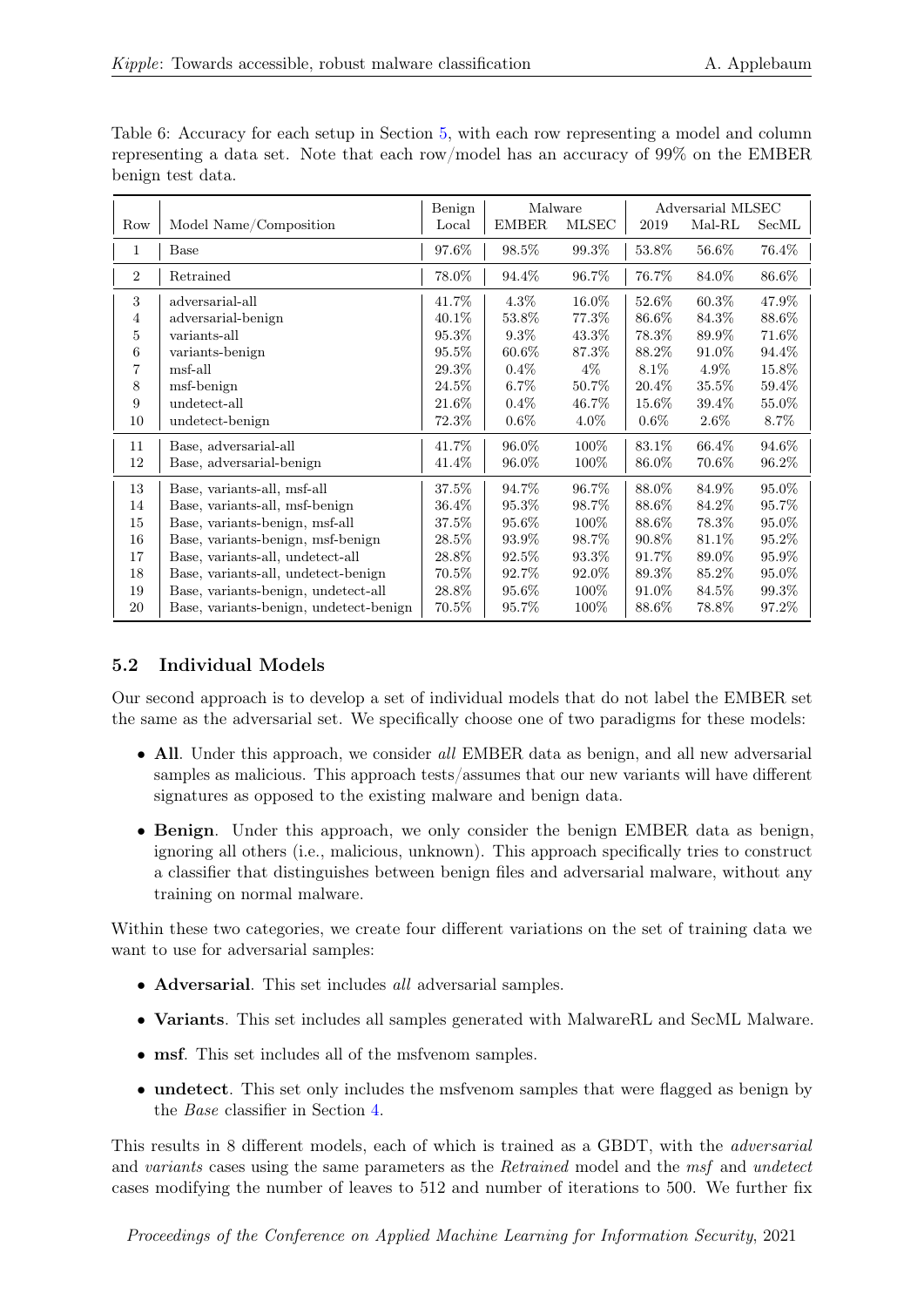each model's threshold to match the minimum needed to score a 1% false positive rate on the EMBER test data.

Rows 3-10 in Table [6](#page-9-0) provide the results for each of the 8 models. First, we note that for each of the adversarial, variants, and msf models, the "all" case significantly under-performs versus the "benign" case. This is to some extent to be expected under this setup, as the classifier is unaware of what normal malware looks like; this is perhaps most evident with the adversarial-all model, where the classifier only correctly identified  $4.3\%$  of the EMBER test malware data. Interestingly, the *undetect* category does not follow this pattern, with the *all* case outperforming the *benign* case. We posit this may be due to the undetect samples appearing more like benignware – since they evaded the *Base* classifier – and thus the *all* case better discriminates between normal  $PE$ files and PE files designed specifically to look benign.

Looking at the best case for each model type – focusing on "benign" for *adversarial*, *variants*, and msf, and on "all" for *undetect* – we see that msf and *undetect* perform the worst, performing quite poorly on the EMBER malware test set  $(6.7\%$  for msf and  $0.4\%$  for undetect) and underperforming the Base classifier for each adversarial set. Both classifiers also score poorly with the local benign data (20% accuracy each) likely due to some of the local benign files having some variations present in both the test and train data<sup>[12](#page-10-0)</sup> This idea is corroborated by looking at the variants and adversarial local benign scores as well: variants correctly identifies 95.5% of them, and adversarial falls in the middle at 40.1%.

On the other end of the spectrum, variants-benign is clearly the strongest, scoring highest for EMBER malware, MLSEC malware, and even the adversarial MLSEC data. Indeed, this classifier by itself is almost able to hit the 10% false negative threshold for that data. As runner-up, adversarial-benign is a little less performant, having a lower accuracy across each data set but falling within a reasonable 2% of variants-benign on the adversarial MLSEC 2019 data.

#### 5.3 Portfolio Approaches

Moving past individual models, we investigate whether we can use a "portfolio" of models, focusing on a few combinations. Here, we set a threshold for each model in the portfolio; if at least one model flags a file as malicious, we record malicious. If none classify it as malicious, then we score it as benign. To set each model's threshold, we look at all threshold combinations that ensure that the total false positive rate is  $1\%^{13}$  $1\%^{13}$  $1\%^{13}$ ; then, we find the best pair (or, if a portfolio of three models, the best triple) to maximize the detection rate for the MLSEC data, ensuring we the thresholds score at least 90% for the EMBER malware set. Rows 11 through 20 of Table [6](#page-9-0) show the results for our portfolio arrangement.

We only test two portfolios of size two: the *Base* model along with either *adversarial-all* or adversarial-benign. These two portfolios score roughly equally, with the benign configuration slightly outperforming the all configuration for the adversarial MLSEC samples. Notably, both portfolios offer benefits over their singleton counterparts: versus the *Base* profile by itself, each portfolio option provides much stronger coverage of the adversarial MLSEC data, at a cost of only a few percentage points off of the EMBER malware set. However, the portfolio does struggle with the local benign data, likely due to the included *msfvenom* data. Against the *adversarial* singletons, the portfolios perform much better across the board, with only the *adversarial-benign* case scoring near the portfolio for the adversarial MLSEC data.

The last 8 rows of Table [6](#page-9-0) correspond to the eight portfolios of size three that we tested. Here, each portfolio includes the Base profile along with a version of the variants model and either a version of the msf model or a version of the *undetect* model. Interestingly, we when combined into a portfolio, we now see the all and benign cases each more competitive with their respective counterparts, scoring roughly similar across categories for each. Indeed, most of the

<span id="page-10-0"></span><sup>&</sup>lt;sup>12</sup>As an example, the same binary might be present in both but with different filenames.

<span id="page-10-1"></span> $13$ Nothing that a lower false positive rate would indicate a higher true positive rate.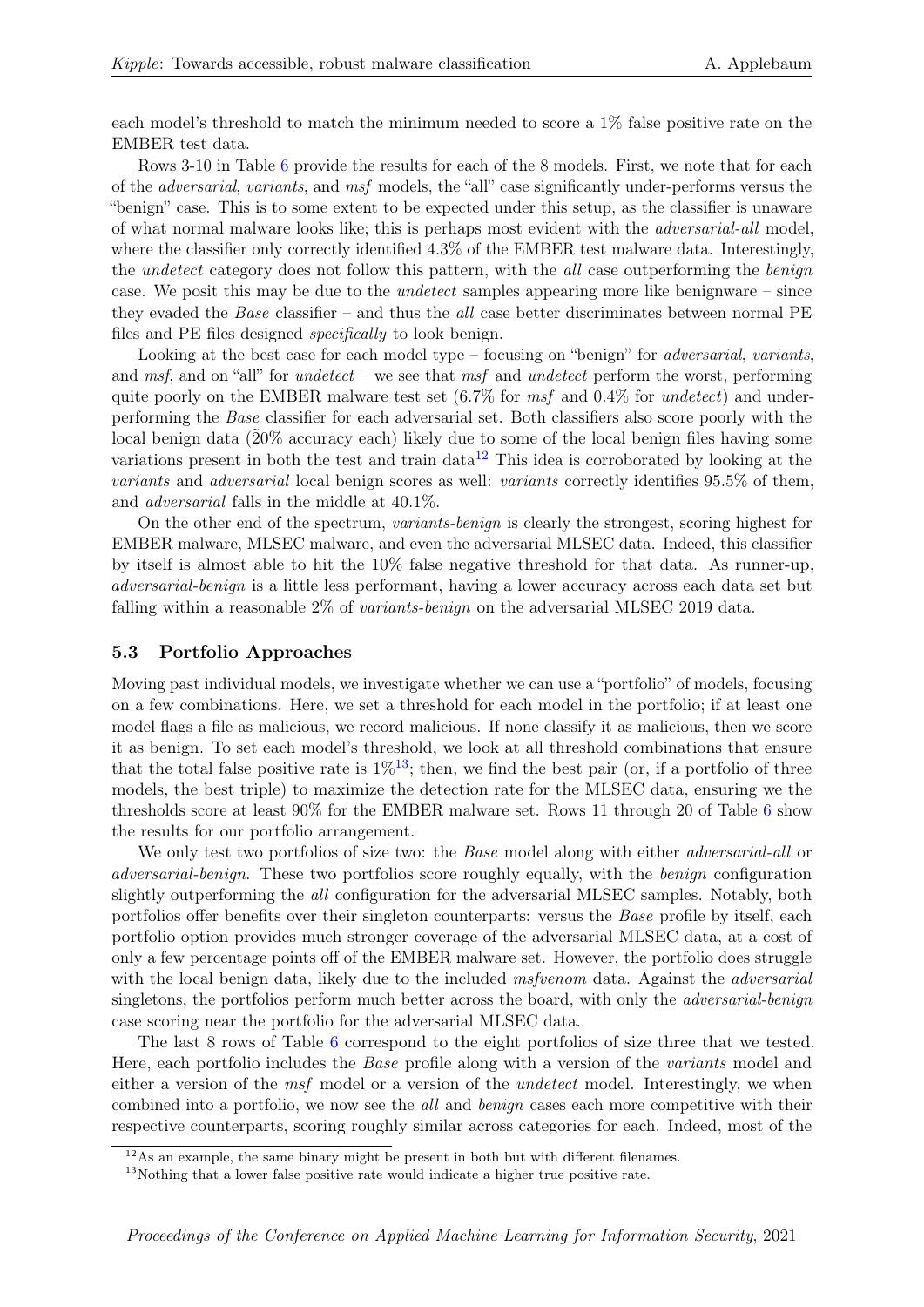size three portfolios seem roughly on par with each other, and all of them largely outperform the size two portfolios, the Retrained model, and the Base model.

That said, there are some differences: even in the size three portfolio set the msf cases (rows 13 through 16) are not as strong as the undetect cases (rows 17-20). Within the latter set, two options stick out as the strongest. First, against the adversarial samples,  $\{Base, variants-all,$ undetect-all would appear the strongest, performing best on the 2019 and Malware RL data sets, and within a small distance of the best score for the SecML Malware data set. More well-rounded however is the {Base, variants-benign, undetect-all} portfolio. This option performs better by a few percentage points on the normal EMBER and MLSEC sets and still is the second-highest scorer for the adversarial samples.

#### 6 MLSEC 2021 Performance

In this section we discuss Kipple's performance in the MLSEC 2021 event, covering what the final submission looked like and taking a critical analysis towards its performance.

#### 6.1 Submission

We ultimately entered "Kipple" into the 2021 MLSEC competition using the {Base, variants-all, undetect-benign} configuration; this decision was made somewhat arbitrarily and was due to some miscalculations on performance before submission. Additionally, we made several changes to make the model more performant.

First, in local testing, we realized that Kipple struggled to correctly classify some benign binaries; specifically the local ones similar to the ones used to build it. To hedge against this, we first raised the *undetect-benign* model within the portfolio to have a much higher threshold; this largely stopped it from misclassifying these files. Still, to make the approach even more effective, we hardcoded in the specific MD5 values of the binaries it was trained on, bypassing the model entirely and returning "benign" if a file was submitted that matched the hash.

Second, we leverage the MLSEC-provided  $\text{code}^{14}$  $\text{code}^{14}$  $\text{code}^{14}$  implementing a "stateful" detection system as described by Chen et al. [\[5\]](#page-14-7). This model works by keeping a "history" of prior queries that were flagged as malware; when a new query is sent to the classifier, if it is identified as malicious, the classifier stores it and returns malicious. If it is instead identified as benign, it is compared to the history of prior malicious queries; if within a certain distance of an existing prior query, it flags the submission as malicious.

Our submission followed the default implementation, but differed in that it added a query to the history if and only if the variants-all model flagged it as malicious, ignoring whether the submission was flagged by *Base* or *undetect-benign*. While including the other models would likely have been more accurate, we did not have adequate time to test this approach and did not want to increase our false positive rate.

#### 6.2 Results

Kipple ultimately took third in the defensive track, with a score of 231 bypasses; the winner [\[9\]](#page-14-8) had 162 bypasses, second place [\[14\]](#page-15-8) had 193, and fourth, fifth, and sixth place had 714, 734, and 1840 respectively. While an overall strong performance, Kipple did have several shortcomings.

First, looking at the results in Table [6,](#page-9-0) Kipple is not perfect: it still misses a good portion of the MalwareRL and SecML Malware attacks. Indeed, during the competition the authors inadvertantly evaded Kipple by using MalwareRL during the attacker track.

<span id="page-11-0"></span> $14$ [https://github.com/Azure/2021-machine-learning-security-evasion-competition/blob/main/](https://github.com/Azure/2021-machine-learning-security-evasion-competition/blob/main/defender/defender/models/ember_model.py#L114) [defender/defender/models/ember\\_model.py#L114](https://github.com/Azure/2021-machine-learning-security-evasion-competition/blob/main/defender/defender/models/ember_model.py#L114)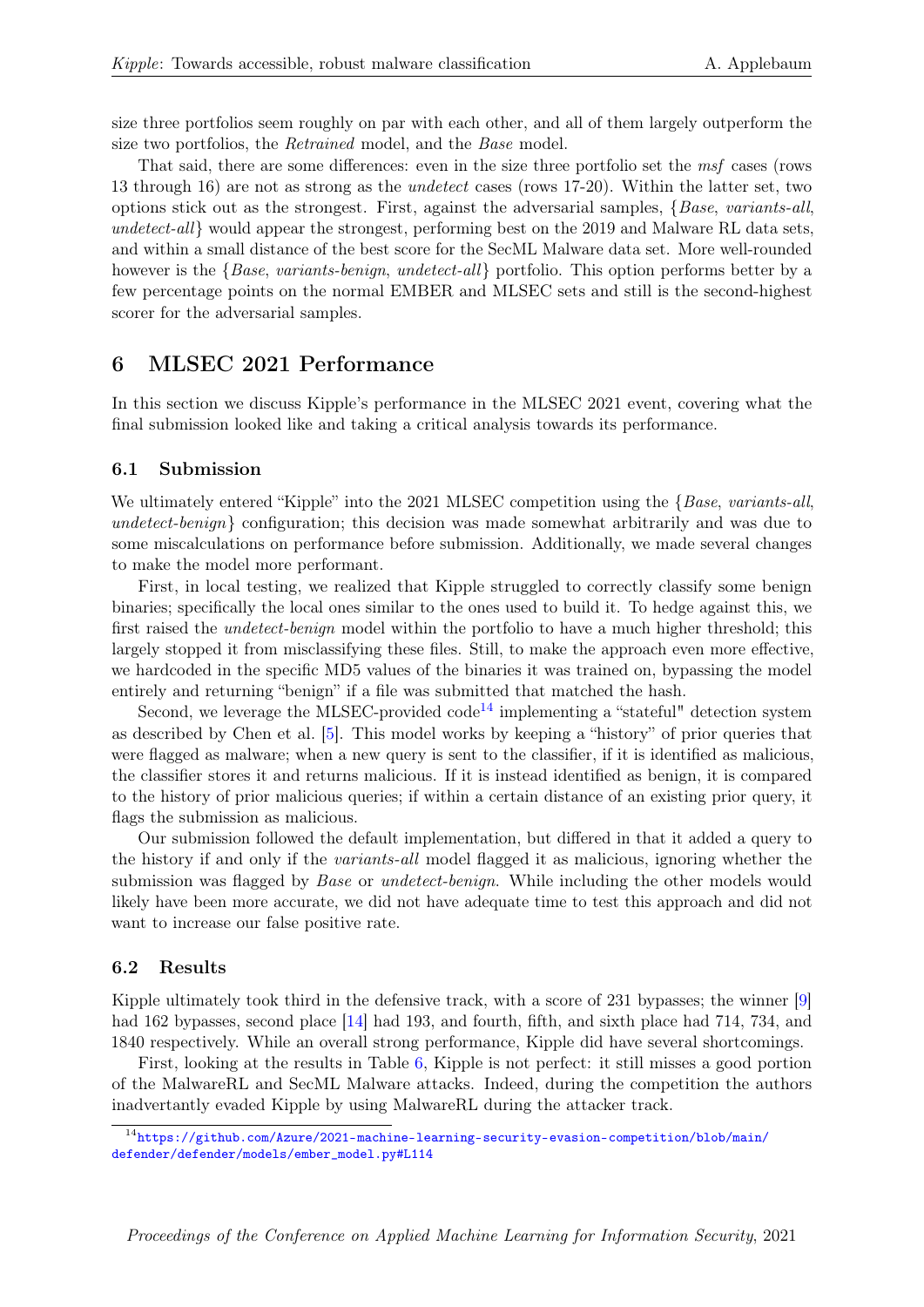Second, and perhaps more importantly, Kipple has very little knowledge of traditional malware obfuscation techniques. In self-testing, the authors found that many off-the-shelf packers and crypters were able to sufficiently obfuscate the MLSEC samples as to bypass Kipple's detection. While some of these approaches used some novelty, many of them were simple open-source scripts and easy to run. In fact, the winners of the attacker track  $|9|$  – who also won the defender track – recognized this, and were able to score the most evasions using a custom dropper they developed, sans any specific adversarial ML techniques (though some of their action space did overlap with the techniques in MalwareRL).

# <span id="page-12-0"></span>7 Lessons Learned

As a smaller side-effort, we encountered and overcame many barriers in developing Kipple that those more unfamiliar with the field would likely also run into. As part of our goal to enrich the research community, we report on several of these roadblocks, how we overcame them, and tips for others looking to conduct similar research. While many of these may seem obvious at first glance, for those just getting their feet wet these lessons may not be immediately intuitive.

# 7.1 Space Requirements

Kipple was initially to be built on a small (<30GB) Linux virtual machine run on a personal computer. This quickly became problematic – between the large size of  $EMBER/massive size$ of SoReL, the needed Python/other libraries, and space requirements to save newly generated variants, 30GB became too small fast. While we ultimately increased the space allotted to the VM developing Kipple, some of the early decisions influenced the course of the project; and even once the VM's space was enlarged, we still found ourselves running out of storage. Ultimately Kipple was allocated roughly 300GB of space, which appears sufficient for most operations.

Recommendation. We recommend researchers start with at least 200GB of space if possible when conducting adversarial malware research, with more preferred. Additionally, using VMs in a cloud environment will likely make storage less of a problem as opposed to local hardware.

# 7.2 Time Allocation

Time played a key role in the development of Kipple: many of the ideas of the project were straightforward, but were hard to test due to needed computation time and other difficulties. Indeed, many issues compounded as we intended to deliver Kipple as part of the 2021 MLSEC event which had a strict submission deadline. Some example issues include:

- Long-running code or scripts containing typos or mistakes at the end;
- Long computation time(s) for building new classifiers and models;
- Needing more time to construct adversarial examples; and
- Rate limiting for downloading malware samples.

Ultimately we tried to mitigate these as best we could, but often many of experiments we ran for Kipple would need to be configured late in the evening and run overnight, with some days lost due to typos or other issues.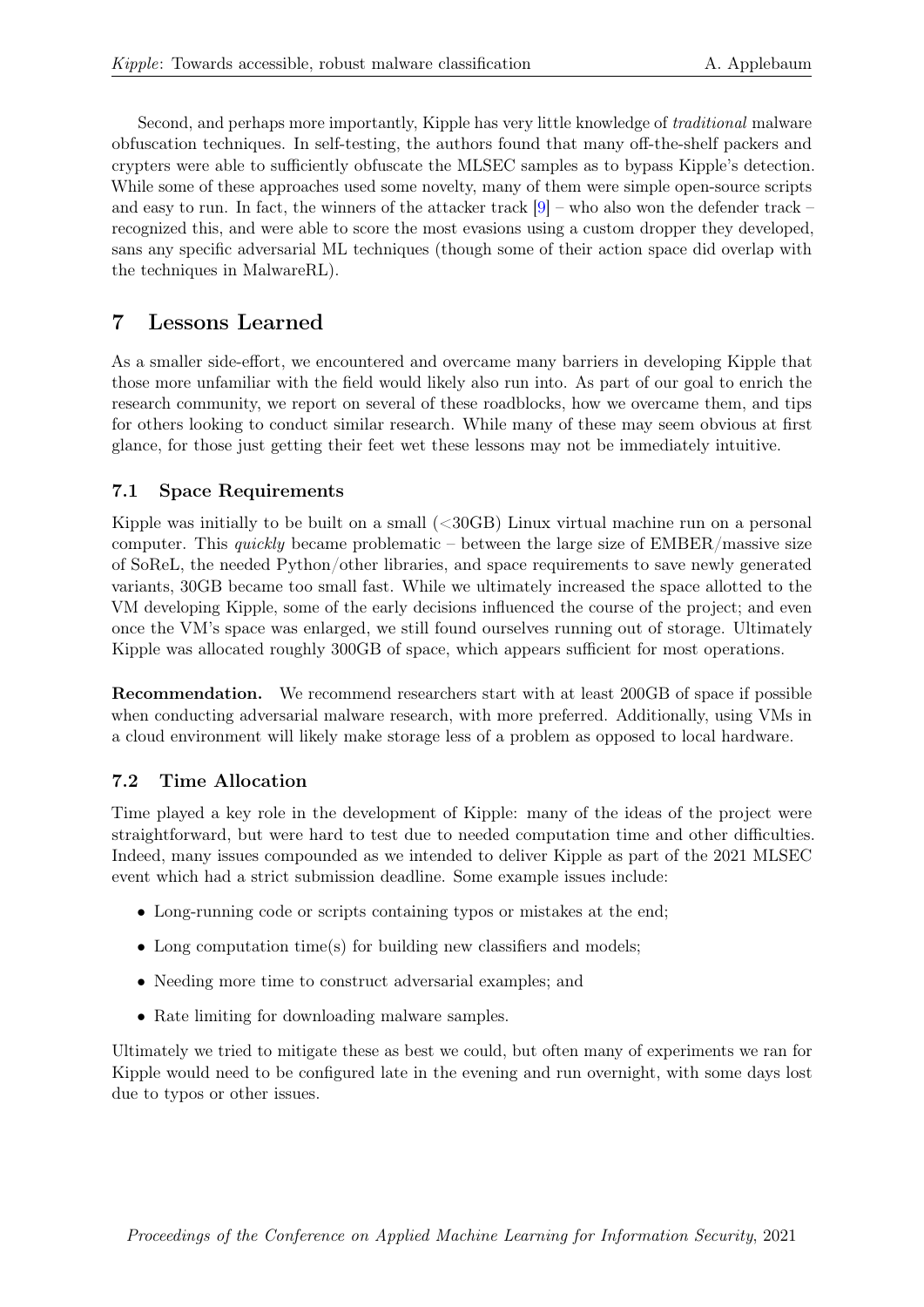Recommendation. Understand that adversarial malware research may be time intensive. Attempt to parallelize your work and research whenever possible; strongly consider using cloud infrastructure if you can. Setup pipelines to run consecutive jobs and let the code run on its own when you aren't needed. Review your code for bugs before running, and consider letting your long jobs run for a few minutes before stepping away.

One other recommendation to help save on time is to avoid duplicative computation. As an example, when training a new model, we would always convert each adversarial sample into its feature vector during training, requiring a significant amount of time once we generated many samples and had multiple models to test. Eventually we developed a storage system where upon generation we would store the feature vector for a new adversarial sample, thereby bypassing the need to convert the sample for each of the models we wanted to train. This approach itself was time consuming to implement, but saved many hours of computation time further down the road.

# 7.3 Record Keeping

We tried many different implementations for Kipple, ranging from choosing different LGBM parameters to training on different data sets. Unfortunately, we ran into issues keeping records of some of our models, parameters, and other training information. This ended up slightly hurting our efforts, as in some cases we did not have exact information regarding a model we built a week before, or we needed to reproduce something due to a small code mix-up. Much of this was the result of fighting time and storage issues, where we would implement something quickly without following good practices; in these cases, even when the outcome was positive, we still had to invest more time figuring out how to fix our implementation than if we would have done it correctly the first time.

Recommendation. Good coding practices help: use version control when possible, label variables well in your code, and label all files/models/others to be descriptive. Keep track of all important information, and backup often.

# 7.4 Data Robustness

Perhaps the most surprising result from our experiments was the accuracy of each model on the test data sets we created for the adversarial samples. This came as a shock initially, first indicating that the models were extremely effective – however, we ultimately realized that the accuracy came as a result of training/testing overlap, where variants of individual samples wound up in both the training and testing sets, thereby allowing the classifier to "see" example test data while training.

Recommendation. Identify training and test sets early, and try to identify any overlap between the two early in the process. Make sure to include at least one data set that appears disjoint from the training data.

# 8 Discussion and Future Work

We close out this paper with a discussion of some of our major results as well as identifying different areas for future work. One immediate noteworthy result was the high rate of evasion for the adversarial examples produced in Section [3.](#page-2-3) Even though these were produced to be evasive against MalConv – a classifier using a very different architecture – they still were effective against our GBDT classifier in Section [4.](#page-6-3) The transferrability of adversarial examples is an interesting area of study, and we hope that these results can help inform future areas of research; anecdotally,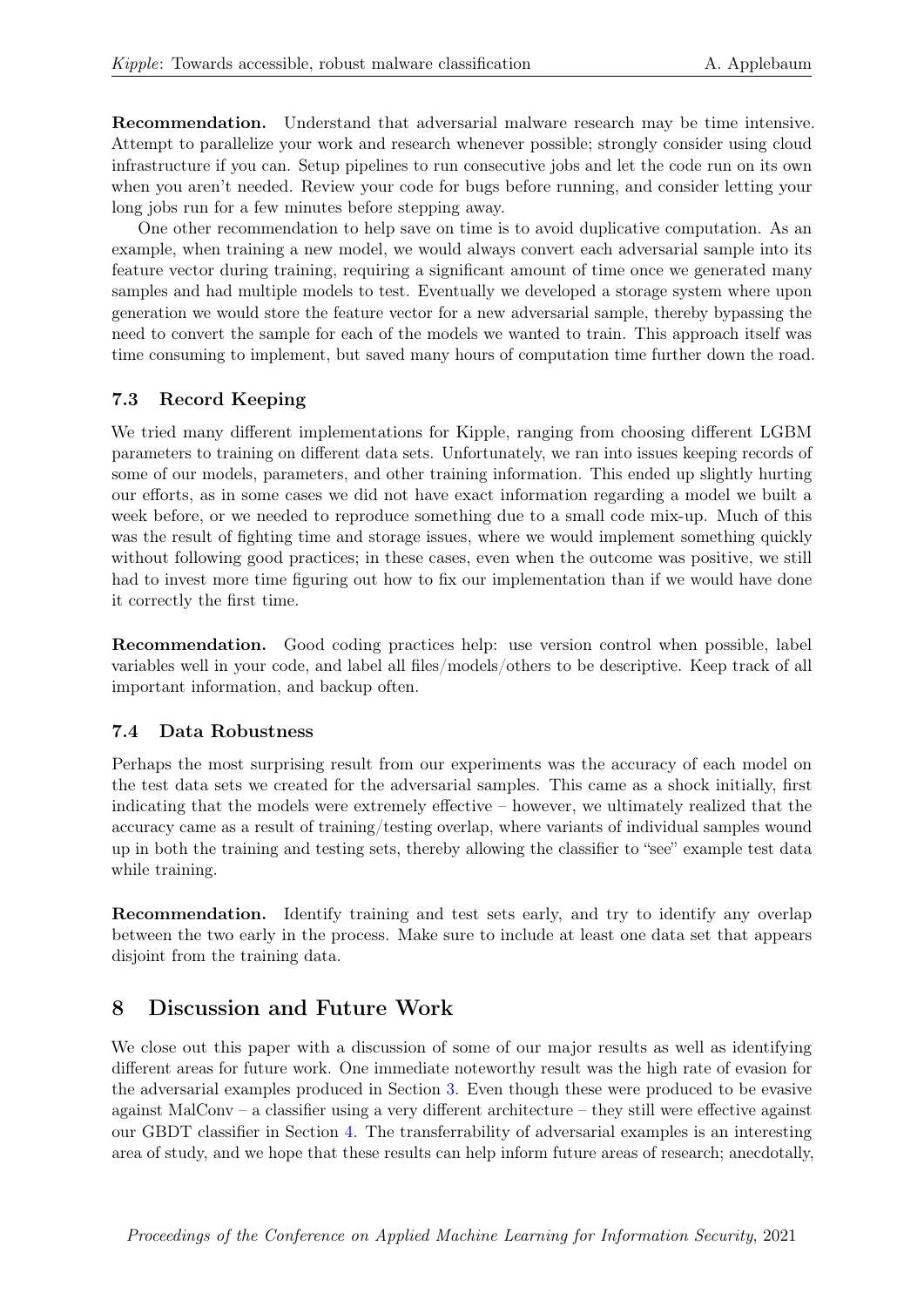we found that many of the samples produced locally also transferred to the other models as part of the MLSEC attacker challenge.

Another notable result from Kipple is the effectiveness of the portfolio classifier versus the adversarially retrained one. While the difference is perhaps not terribly large in performance, the portfolio did seem to do convincingly better on the MLSEC data set. The final Kipple model, while not bulletproof, was successful in stopping a large amount of evasion attacks. We believe that a future approach could leverage more data and additional training modules to make the solution even more robust.

Finally, we note that one of our original hypotheses was that the existing benign and malware would be sufficiently different than our own generated adversarial samples to provide effective training data in building a new classifier. Interestingly we found evidence both for and against this hypothesis: for the *adversarial*, variants, and msf models it was clear that *benign* outperformed all, but for the undetect model our hypothesis was indeed true and all outperformed benign. We believe that this, as well as the efficacy of training on strictly evasive samples, is an interesting area for further research.

## 9 Code Availability

As part of this project, we have released all of the code behind Kipple online:  $\frac{h}{h}$ ttps://github. [com/aapplebaum/kipple](https://github.com/aapplebaum/kipple). This includes code to train and evaluate models, the adversarial variants we generated, and the models themselves. We hope that this release will help encourage future research in this area.

### References

- <span id="page-14-0"></span>[1] H. S. Anderson and P. Roth. EMBER: An Open Dataset for Training Static PE Malware Machine Learning Models. ArXiv e-prints, Apr. 2018.
- <span id="page-14-2"></span>[2] H. S. Anderson, A. Kharkar, B. Filar, D. Evans, and P. Roth. Learning to evade static pe machine learning malware models via reinforcement learning. arXiv preprint arXiv:1801.08917, 2018.
- <span id="page-14-6"></span>[3] Andy Applebaum. Trying to make meterpreter into an adversarial example. URL: [https:](https://www.camlis.org/2019/talks/applebaum) [//www.camlis.org/2019/talks/applebaum](https://www.camlis.org/2019/talks/applebaum), 2019.
- <span id="page-14-1"></span>[4] Bobby Filar. MalwareRL, 2021. URL [https://github.com/bfilar/malware\\_rl](https://github.com/bfilar/malware_rl).
- <span id="page-14-7"></span>[5] S. Chen, N. Carlini, and D. Wagner. Stateful detection of black-box adversarial attacks. In Proceedings of the 1st ACM Workshop on Security and Privacy on Artificial Intelligence, pages 30–39, 2020.
- <span id="page-14-3"></span>[6] L. Demetrio and B. Biggio. secml-malware: A python library for adversarial robustness evaluation of windows malware classifiers, 2021.
- <span id="page-14-5"></span>[7] L. Demetrio, B. Biggio, G. Lagorio, F. Roli, and A. Alessandro. Explaining vulnerabilities of deep learning to adversarial malware binaries. In ITASEC19, volume 2315, 2019.
- <span id="page-14-4"></span>[8] L. Demetrio, B. Biggio, G. Lagorio, F. Roli, and A. Armando. Functionality-preserving black-box optimization of adversarial windows malware. IEEE Transactions on Information Forensics and Security, 2021.
- <span id="page-14-8"></span>[9] Fabrício Ceschin and Marcus Botacin. Adversarial Machine Learning, Malware Detection, and the 2021's MLSEC Competition, Sept. 2021.